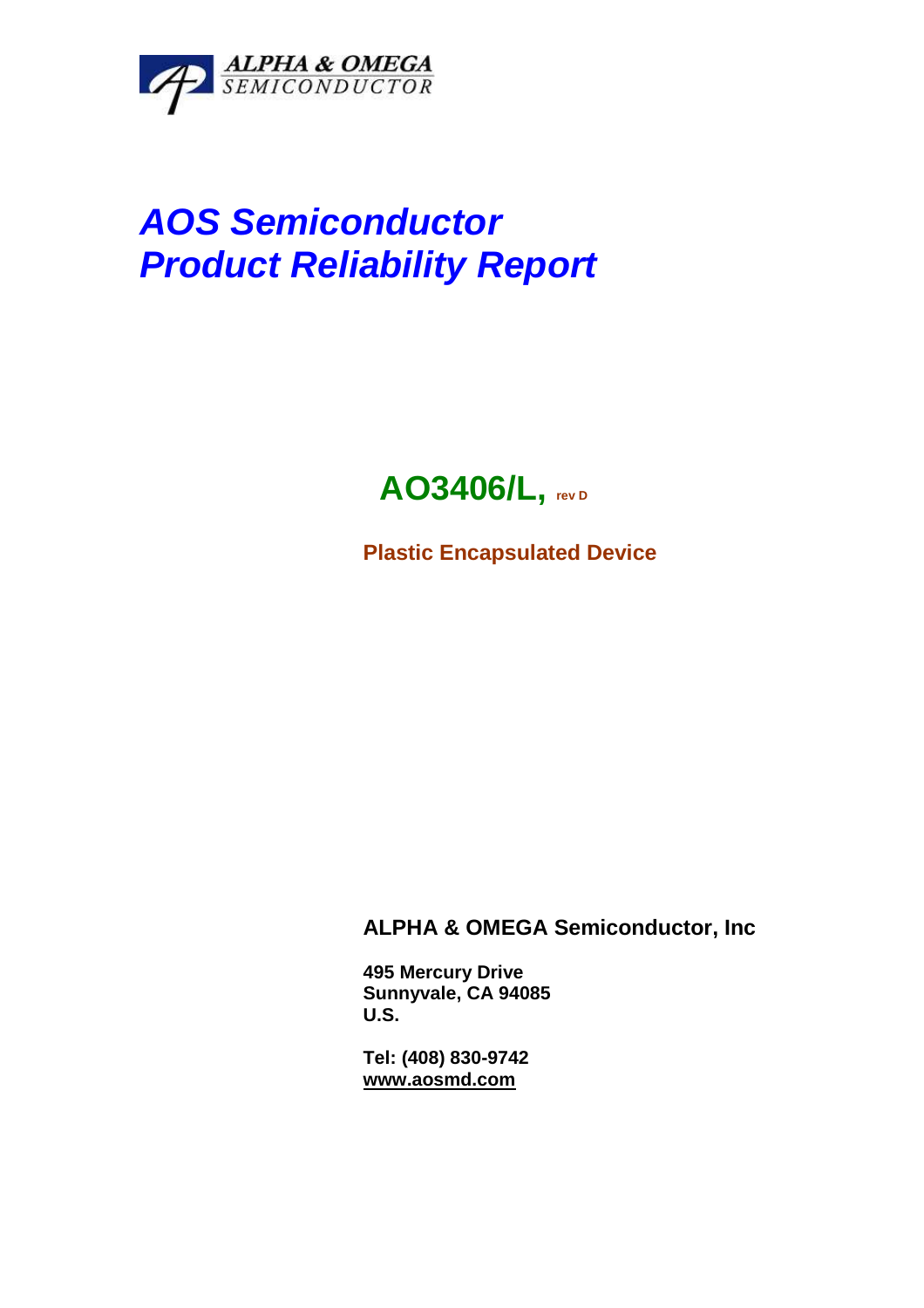

This AOS product reliability report summarizes the qualification result for AO3406/L. Accelerated environmental tests are performed on a specific sample size, and then followed by electrical test at end point. Review of final electrical test result confirms that AO3406/L passes AOS quality and reliability requirements. The released product will be categorized by the process family and be monitored on a quarterly basis for continuously improving the product quality.

#### **Table of Contents:**

- I. Product Description
- II. Package and Die information
- III. Environmental Stress Test Summary and Result
- IV. Reliability Evaluation

#### **I. Product Description:**

The AO3406/L uses advanced trench technology to provide excellent  $R_{DS(ON)}$  and low gate charge. This device is suitable for use as a load switch or in PWM applications. AO3406 and AO3406L are electrically identical.

-RoHS Compliant -AO3406L is Halogen Free

Detailed information refers to datasheet.

#### **II. Die / Package Information:**

|                                                           | AO3406/L                       |
|-----------------------------------------------------------|--------------------------------|
| <b>Process</b>                                            | Standard sub-micron            |
|                                                           | Low voltage N channel          |
| Package Type                                              | 3 lead SOT23                   |
| <b>Lead Frame</b>                                         | Copper                         |
| Die Attach                                                | Epoxy                          |
| <b>Bonding Wire</b>                                       | Au wire                        |
| <b>Mold Material</b>                                      | Epoxy resin with silica filler |
| <b>Flammability Rating</b>                                | UL-94 V-0                      |
| <b>Backside Metallization</b>                             | Ti / Ni / Ag                   |
| MSL (moisture sensitive level) Level 1 based on J-STD-020 |                                |

**Note \*** based on information provided by assembler and mold compound supplier